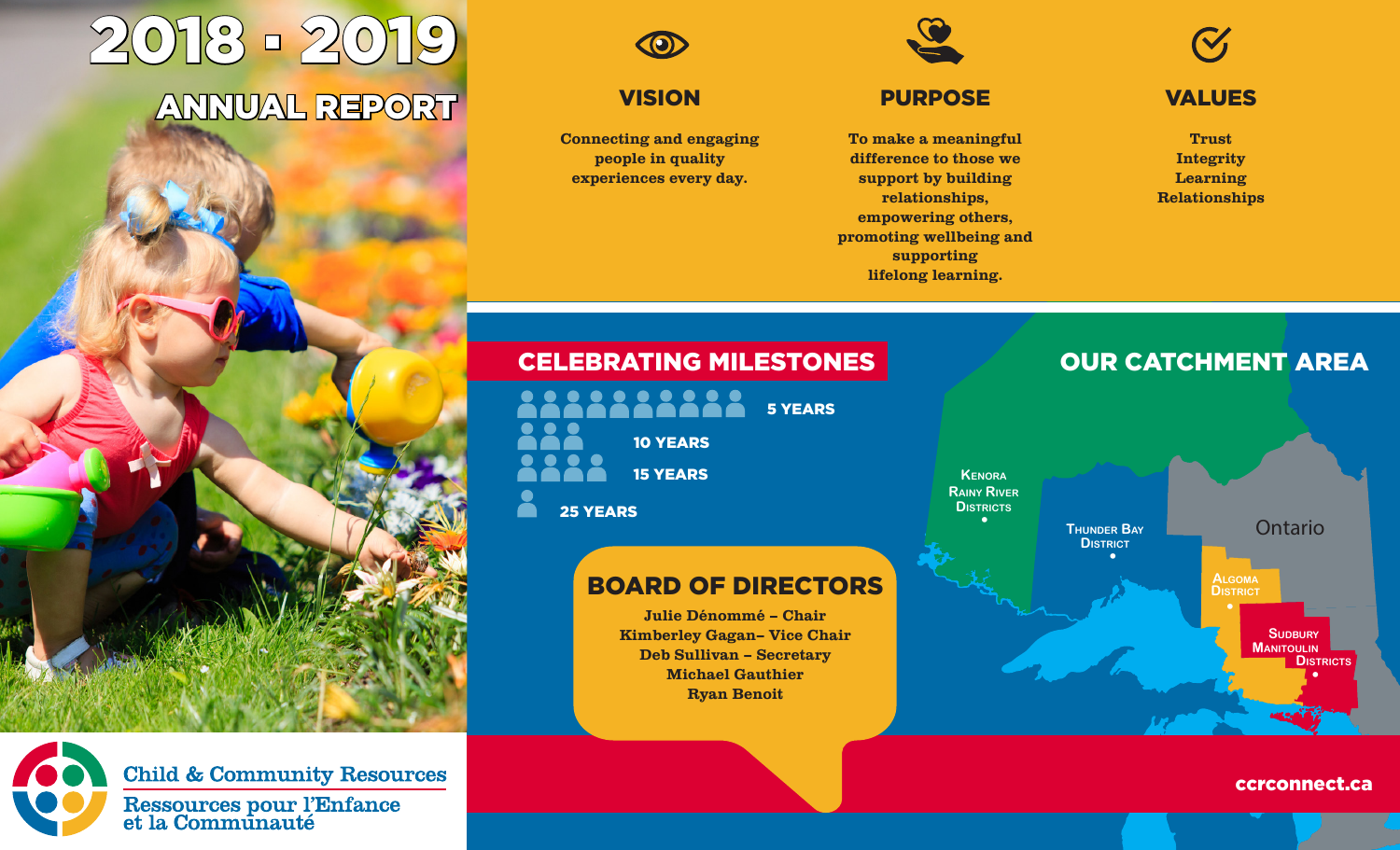## WHAT FAMILIES LIKED BEST ABOUT OUR SERVICES:

**"The ABA workshop I received was such an amazing help for my family. I would love more opportunities to learn techniques and skills to utilize with my children."**

"Love everything about the hubs. Such a wonderful and much needed service! Thank you!"

"How the therapists broke it down and make it simple. A lot of education and handouts shared with other family members. It was fun - didn't feel like work. I had no communication with my son prior to service. Our relationship has improved and the impact has been wonderful and positive for my child and family. The staff and the program are amazing. All children should have this opportunity."

**"I love the hubs. Such a perfect place to bring the children. Absolutely wonderful!"**

**"The teaching approach to be able to support my child at home and to better understand his differences and difficulties."**

**"Staff is very helpful, provide educated answers to any questions asked, bilingual staff was helpful for myself; accommodating schedule, and overall, simply happy that there is a service that is available for my children's needs."**

"I valued not having all the stress of not seeking resources myself. It's hard enough dealing with the diagnosis and all the service providers/recommendations.

They were my go-to for everything related to my son's diagnosis and what we needed to do for him, individually."

**"The "teacher" was amazing, patient and very encouraging throughout the entire process. I feel I can interact better with my child since participating in this program. I highly recommend to anyone struggling on how to play with their child and move forward their skills."**

> **OVERALI SATISFACTION** 96%

of respondents reported being "very satisfied" or "satisfied" with the services they received.

**"This program was so wonderful and beneficial for my family. It helped me to be able to play with my child. It helped my child to make more eye contact, start requesting things, learn new words and communicate non-verbally."**

"I am very grateful for all that you have done for my son."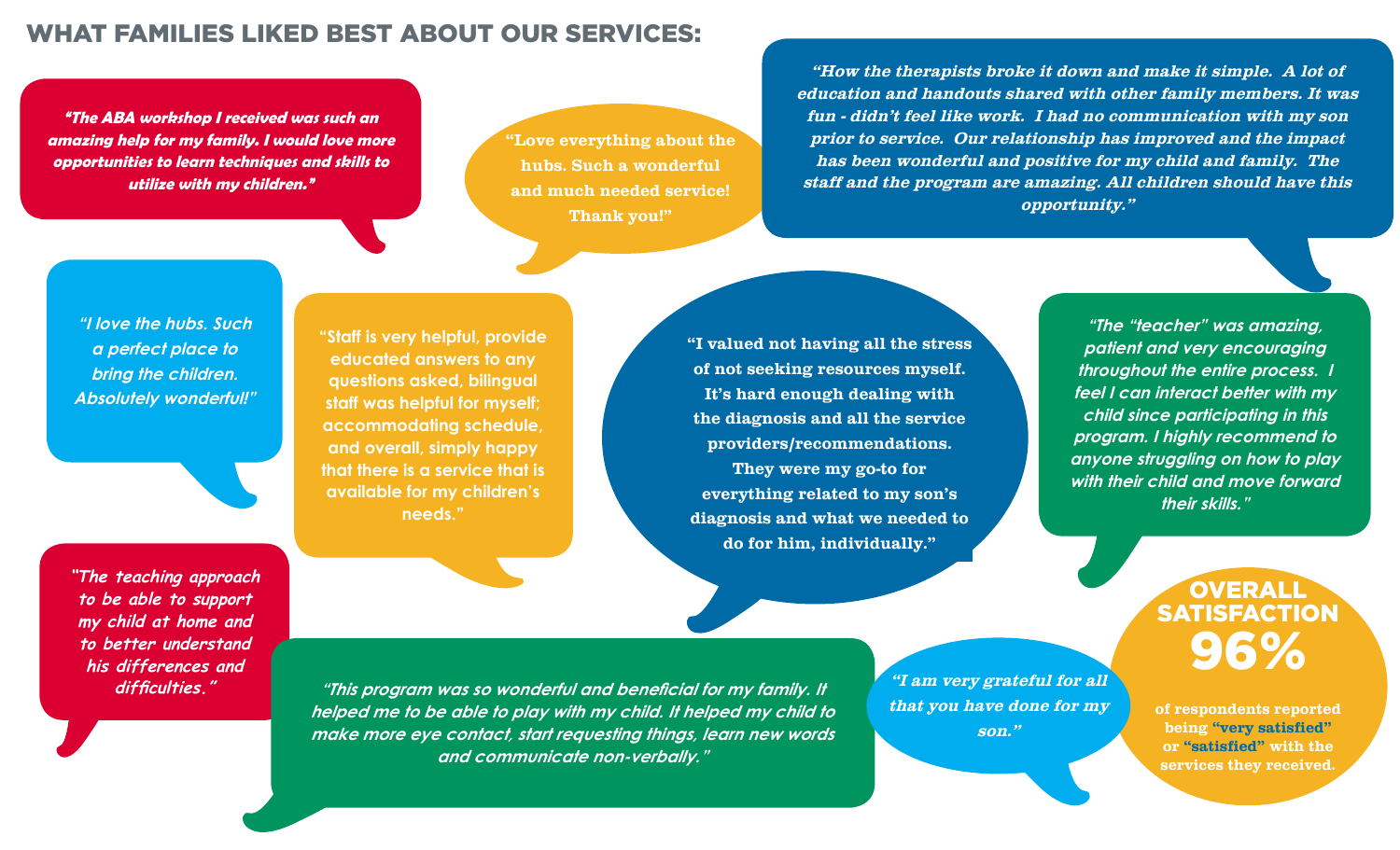# THE LOIS MAHON AWARD DONATION

**The Lois Mahon, Real People Doing Exceptional Things Award was created to recognize and celebrate individuals or groups that demonstrate exceptional commitment, creativity and dedication in their work with children, youth and families.**

## **This year's award recipient is Sara Kitlar-Pothier .**

**Sara had a vision to create and inclusive and non-judmental space where children with autism, and their siblings, could participate in fun activites. This vision led to the creation of free, autism-friendly sports nights. These nights provide a great opportunity for typical children to interact with children with autism and to learn social skills from one another. Sara's innovative idea has garnered tremendous support in the community, with numerous children participating, and numerous individuals volunteering their time.**

**On behalf of Child & Community Resources, the children, the youth and families whom have been benefited from your commitment and innovation, thank you for making a difference.**



# "Thank you for your generous donation"

FOR HEART YOUR SOUL **SINGERIS** &

> "You've made a difference for our Children, Youth and Families"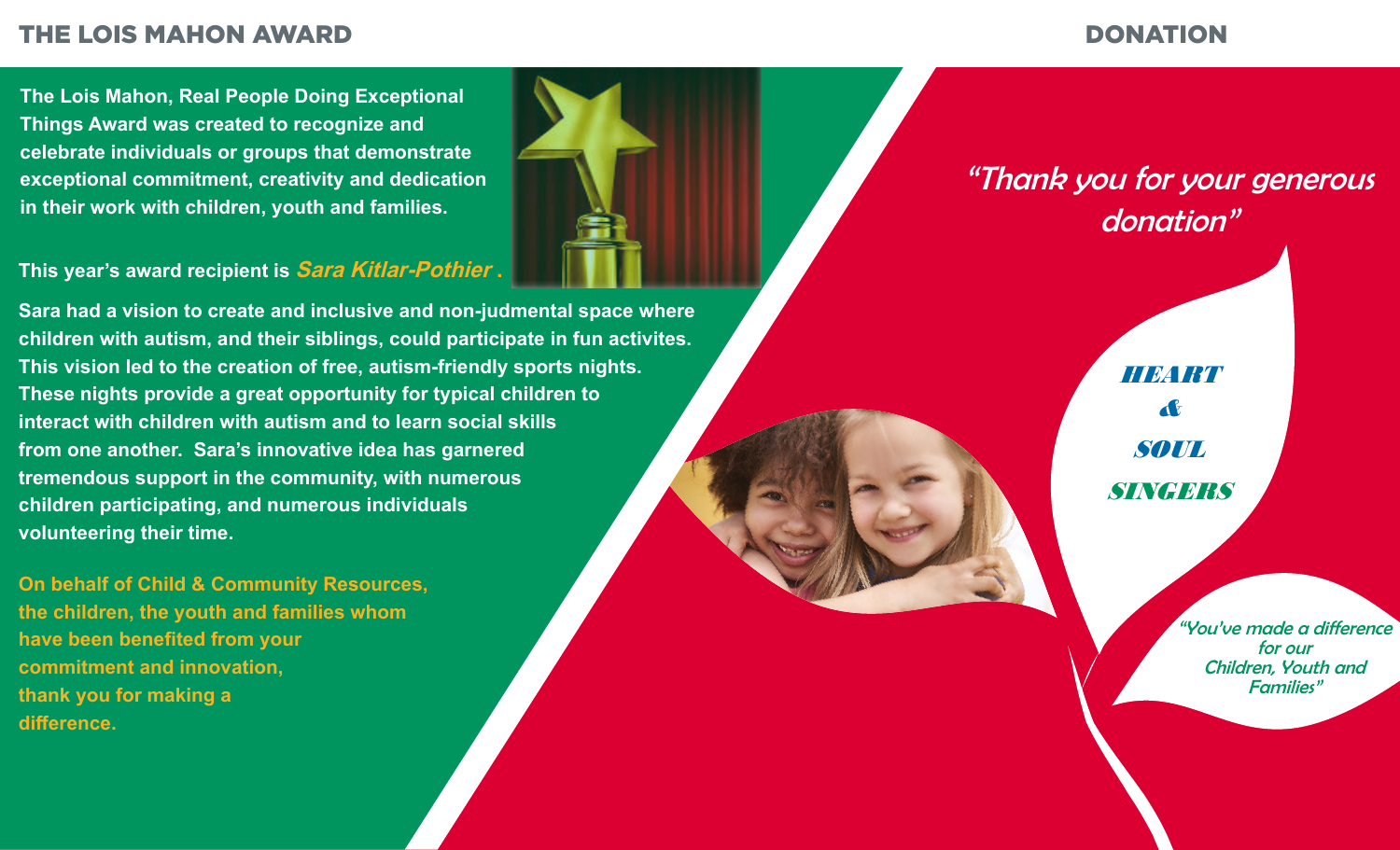# STRATEGIC ACTIONS

# X

## **Completed Completed Complete** Postponed

- Develop an Agency Lean Strategy
- • Formalize the Business Continuity and Business Resumption Plan
- Strengthen Integration of Internal Services
- • Broaden Family Centered Care Expertise
- Internal and External Communication **Strategy**
- Refresh Agency Program Evaluation Model
- • Refresh the Fixed Asset Management and Inventory System
- • Develop Research Program



- • Broaden Funding Sources and Partnerships
- • Refresh and standardize the PRP process and Dynamic Coaching Model
- • Formalize Professional Standards & **Competencies**
- • Establish Internship Program
- • Establish a Centre of Excellence ASD **Diagnosis**
- • Develop and Implement Staff Engagement **Strategy**
- • Develop and Implement an Organizational Wellness Strategy
- Become an Accredited ABA Training Centre
- Maximize CCR's Technology and Explore Development of a Distance Hub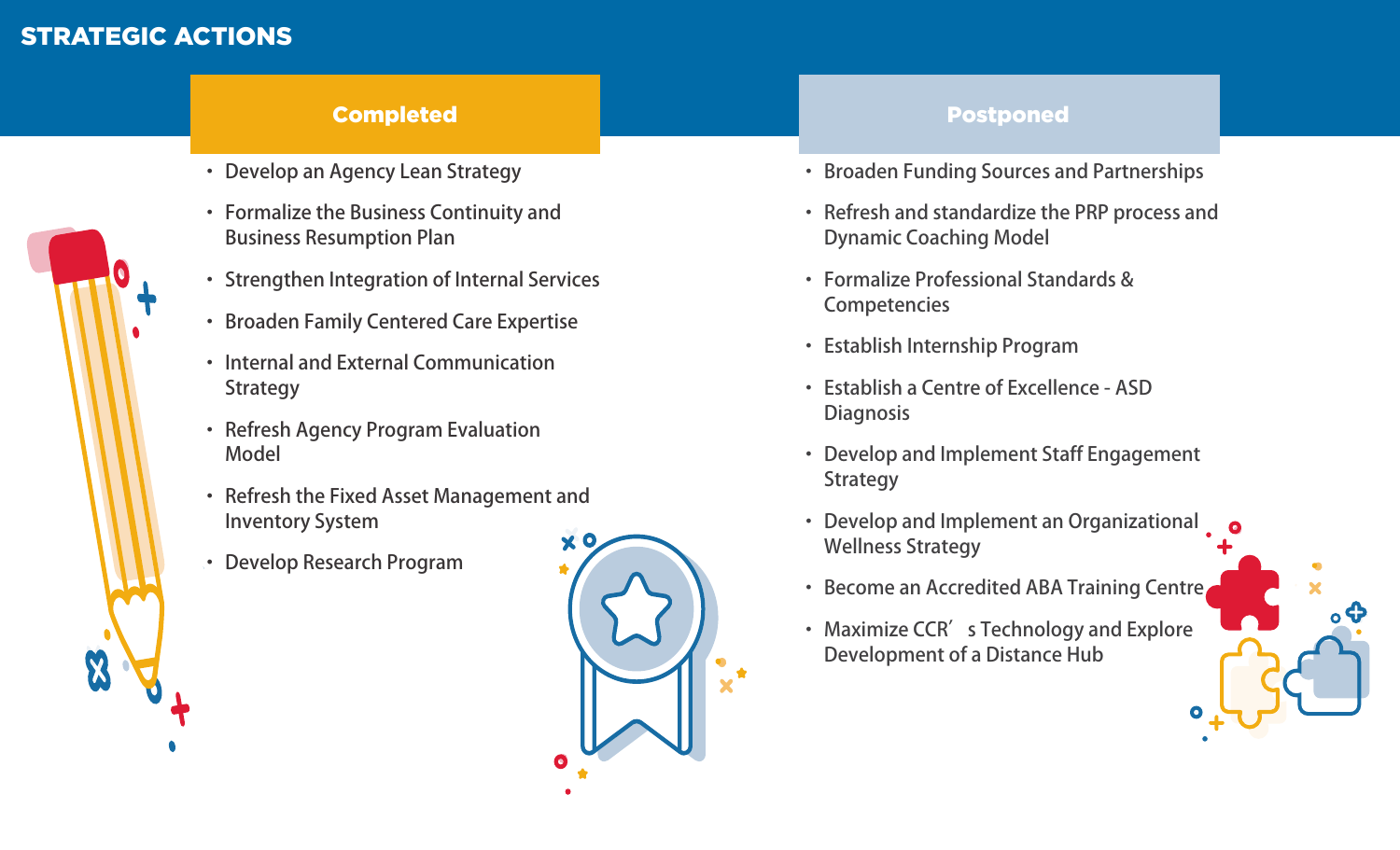